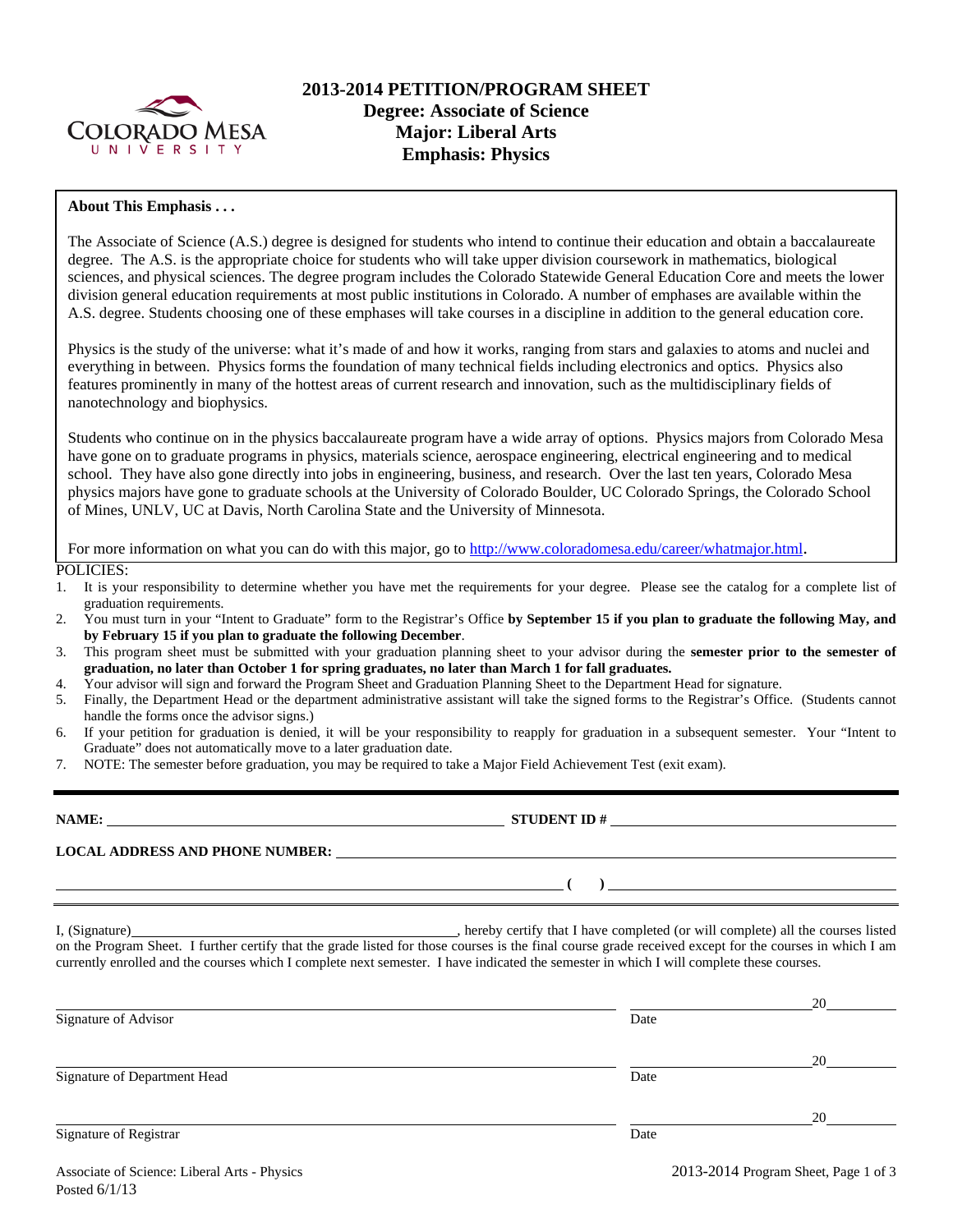#### **Students should work closely with a faculty advisor when selecting and scheduling courses prior to registration.**

Degree Requirements:

- 60 semester hours total ( A minimum of 16 taken at CMU in no fewer than two semesters).
- 2.00 cumulative GPA or higher in all CMU coursework and a grade point average of 2.5 or higher must be earned in the Physics area emphasis.
- Pre-collegiate courses (usually numbered below 100) cannot be used for graduation.
- No more than one "D" may be used in completing major requirements.
- A grade of "C" or higher must be earned in all general education courses in order to be accepted for the transfer under the Core Transfer Agreements.
- A student must follow the CMU graduation requirements either from 1) the program sheet for the major in effect at the time the student officially declares a major; or 2) a program sheet for the major approved for a year subsequent to the year during which th student officially declares the major and is approved for the stud by the department head. Because a program may have requireme specific to the degree, the student should check with the faculty advisor for additional criteria. It is the student's responsibility to be aware of, and follow, all requirements for the degree being pursued. Any exceptions or substitutions must be approved by the student's faculty advisor and Department Head.
- When filling out the program sheet a course can be used only on
- See the "Undergraduate Graduation Requirements" in the catalog for additional graduation information.

**GENERAL EDUCATION REQUIREMENTS** (31 semester hours) See the current catalog for a list of courses that fulfill the requirement below. If a course is on the general education list of options and a requirement for your major, you must use it to fulfill the major requirement and make a different selection within the general education requirement.

| Course No Title                                                                                                                                         |    | Sem.hrs Grade Term/Trns |
|---------------------------------------------------------------------------------------------------------------------------------------------------------|----|-------------------------|
| <b>English</b> (6 semester hours, must receive a grade of "C" or better and<br>must be completed by the time the student has 60 semester hours.)        |    |                         |
|                                                                                                                                                         |    |                         |
| <b>ENGL 111 English Composition</b>                                                                                                                     | 3  |                         |
| <b>ENGL 112 English Composition</b>                                                                                                                     | 3  |                         |
| <b>Math:</b> MATH 151 (3 semester hours, must receive a grade of "C" or<br>better, must be completed by the time the student has 60 semester<br>hours.) |    |                         |
| MATH 151 Calculus I                                                                                                                                     | 5* |                         |
| *3 credits apply to the General Ed requirements and 2 credits apply to<br>elective credit                                                               |    |                         |
| <b>Humanities</b> (3 semester hours)                                                                                                                    |    |                         |

\_\_\_\_\_\_ \_\_\_\_ \_\_\_\_\_\_\_\_\_\_\_\_\_\_\_\_\_\_\_\_\_\_\_\_ \_\_\_\_ \_\_\_\_\_ \_\_\_\_\_\_\_\_

|                     | Course No Title                                                                                                                                                                                                           | Sem.hrs Grade Term/Trns |                                                                |
|---------------------|---------------------------------------------------------------------------------------------------------------------------------------------------------------------------------------------------------------------------|-------------------------|----------------------------------------------------------------|
|                     | Social and Behavioral Sciences (6 semester hours)                                                                                                                                                                         |                         |                                                                |
|                     | Natural Sciences (7 semester hours, one course must include a lab)                                                                                                                                                        |                         |                                                                |
|                     |                                                                                                                                                                                                                           |                         |                                                                |
| <b>HIST</b>         | History (3 semester hours)                                                                                                                                                                                                |                         |                                                                |
|                     | <b>Fine Arts</b> (3 semester hours)                                                                                                                                                                                       |                         |                                                                |
|                     | <b>OTHER LOWER DIVISION REQUIRMENTS (5 semester hours)</b>                                                                                                                                                                |                         |                                                                |
|                     | <b>Kinesiology</b> (2 semester hours)<br>KINE 100 Health and Wellness<br>KINA $1 \_$ $\_$                                                                                                                                 | 1                       | <u> Albanya (Albanya Albanya)</u><br><u> Albanya (Albanya)</u> |
|                     | <b>Applied Studies</b> (3 semester hours)                                                                                                                                                                                 |                         |                                                                |
|                     |                                                                                                                                                                                                                           |                         |                                                                |
|                     | PHYSICS EMPHASIS REQUIREMENTS (24 semester hours)                                                                                                                                                                         |                         |                                                                |
|                     | Core Classes (13 semester hours)                                                                                                                                                                                          |                         |                                                                |
|                     | PHYS 131 Fundamental Mechanics 4<br>PHYS 131L Fundamental Mechanics Lab 1<br>PHYS 132 Electromagnetism & Optics 4<br>PHYS 132L Electromagnetism & Optics Lab1<br>Choose either PHYS 230 Intermediate Dynamics OR PHYS 231 |                         | <u> Albanya (Albanya)</u><br>$\frac{1}{2}$                     |
| Modern Physics<br>3 |                                                                                                                                                                                                                           |                         |                                                                |
|                     | <b>Physics Specialization Classes</b> (11 Semester Hours)                                                                                                                                                                 |                         |                                                                |